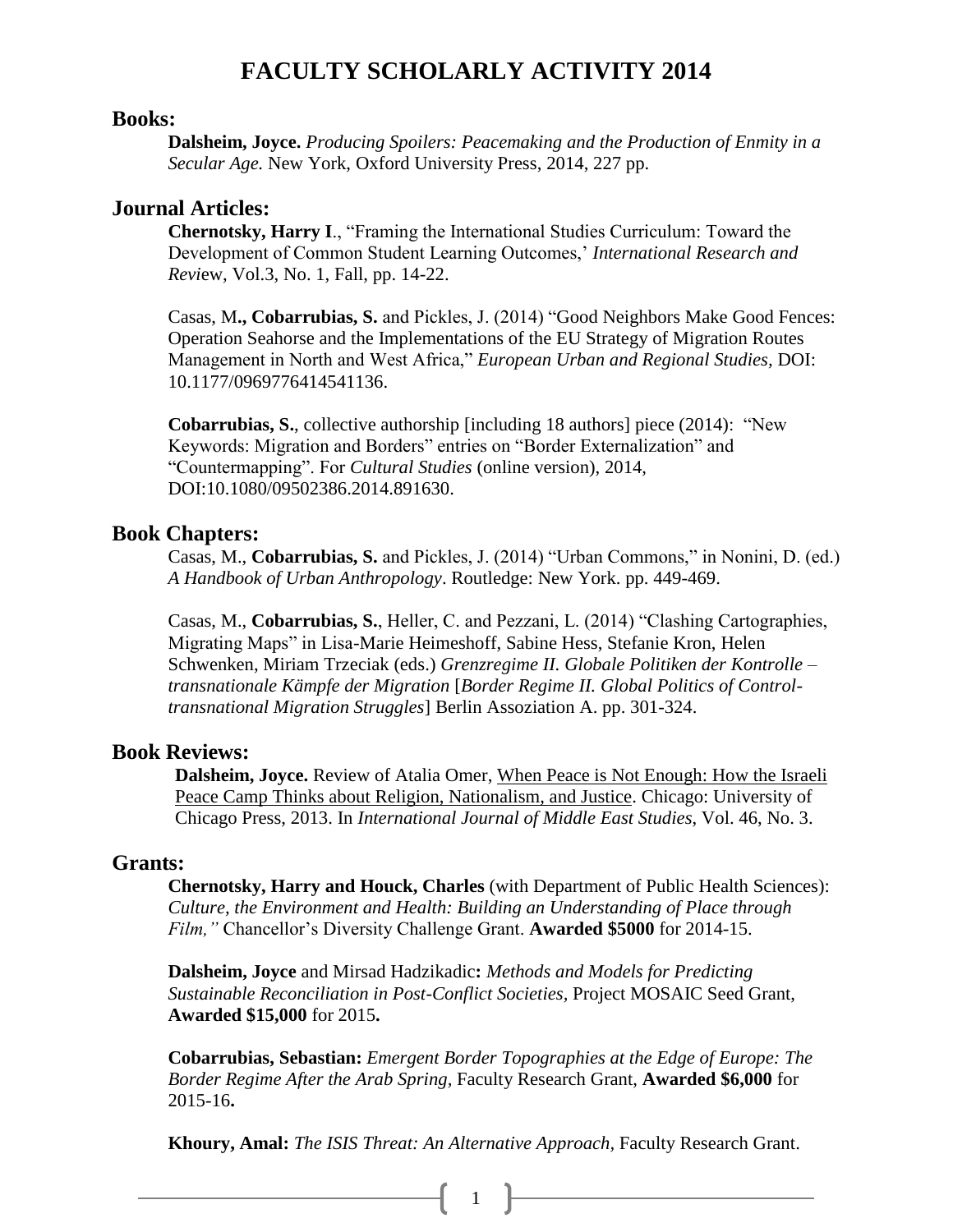## **Conference Participation:**

### **Chernotsky, Harry I.**

Roundtable Organizer, Chair and Panelist: "Administrative Strategies for Building Interdisciplinary International Studies Programs," International Studies Association, Annual Meeting, March 2014.

Roundtable Chair: "Examining Interdisciplinary Perspectives in International Studies Programs,"

International Studies Association, Annual Meeting, March 2014.

Participant: International Conference on Holocaust Education, International School for Holocaust Studies, Yad Vashem Holocaust Memorial Center, Jerusalem, Israel, June 2014.

### **Cobarrubias, Sebastian**

Opening Address: "Fronteras mas alla de las Metropolis," *Colonia Apocrifa* Exhibit at the Museo de Arte Contemporaneo de Castilla y Leon, Leon, Spain, June 2014.

Paper: "La Externalizacion de las Fronteras Europeas y la propuesta del Ius Migrandi." *Fronteras en el Siglo 21: Obstaculos o Puentes?* University of Zaragoza, Zaragoza, Spain, June 2014.

Panel Presentation: "Presentacion del grupo Colonialismo Interno," *Museo de Arte Contemporaneo de Santander,* Santander, Spain, July 2014.

### **Cox, John M.**

Paper: "Resistance in Buchenwald: Complexities and Mythologies, 1937-1989." The Holocaust as History: A Symposium in Honor of Christopher Browning*,* Chapel Hill, NC, May 2014.

Book Roundtable Presentation: *War Crimes, Genocide, and Justice: A Global History*, Association for the Studies of Nationalities, Annual Convention, Columbia University, New York, April 2014.

Invited Lecture: "Did They Fight Back: Jewish Resistance, Resilience, and Survival Strategies during the Holocaust," 13<sup>th</sup> Annual Martin and Doris Rosen Summer Symposium, Appalachian State University, July 2014.

Invited Keynote Lecture: "The Legacy of the Holocaust for Today," 13<sup>th</sup> Annual Martin and Doris Rosen Summer Symposium, Appalachian State University, July 2014.

### **Dalsheim, Joyce**

Panel Co-organizer: "Theorizing Equality and Discrimination," American Anthropological Association, Annual Meeting, Washington, DC, December 2014.

Paper: "On Goat Surveillance and the Problem of Being Jewish in the Jewish State," American Anthropological Association, Annual Meeting, Washington, DC, December 2014.

Paper: "Other Moral Orders, Other Sovereignties," Association of Israel Studies, Annual Meeting, Sde Boker, Israel, June 2014.

 $\begin{bmatrix} 2 \end{bmatrix}$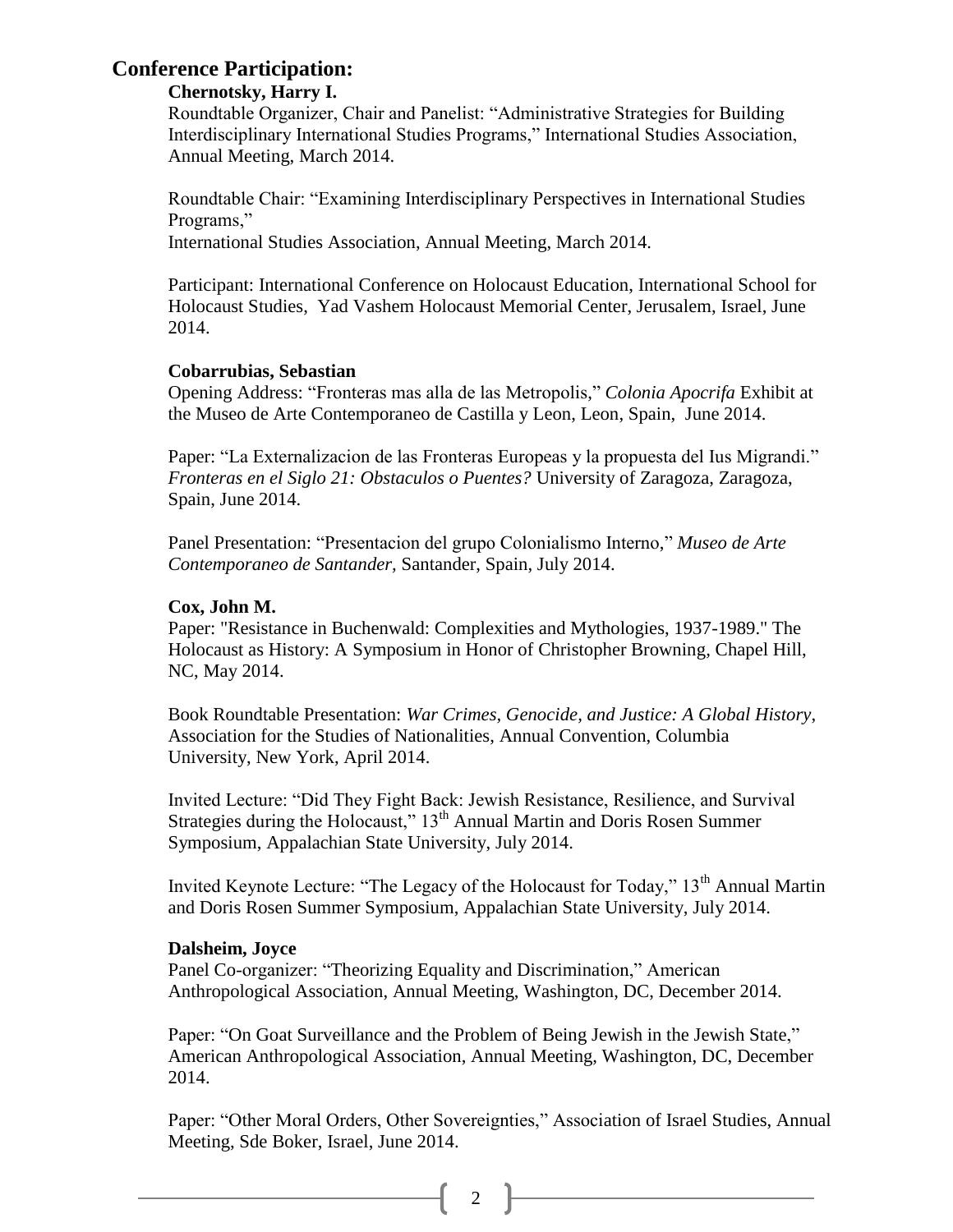Paper: "History, Histories, Alternative Histories, Alternatives to History: Who Can Be Subaltern in Israel/Palestine?" Conference on Oral History, Hebrew University of Jerusalem, Israel, June 2014.

Invited Lecture: "Other Sovereignties in Israel/Palestine: Epistemology and Resistance," *Social Movements and World-System Transformation: Prospects and Challenges,* Thirty-Eighth Conference of the Political Economy of the World-System, Univ. of Pittsburgh, April 2014.

Invited Lecture: "Israel Has a Jewish Problem: Can the Jewish State Provide Religious Freedom for Jews?" *Religious Heterodoxy and Modern States,* The Council on Middle East Studies and Center for Comparative Research. Yale University, March 2014.

Invited Lecture: "Other Moral Order, Other Sovereignties in Israel/Palestine," *Working with a Secular Age: Interdisciplinary Reflections on Charles Taylor's Conception of the Secular,* University of Berne, Switzerland, March 2014.

### **Khoury, Amal**

Paper: "Courage in the Face of Violence: Local Peace Initiatives in Syria," Peace and Justice Studies Association, Annual Meeting, October 2014.

### **Scholarly Service:**

#### **Chernotsky, Harry I.**

International Studies Association, International Education Section: Executive Committee

#### **Cobarrubias, Sebastian**

Manuscript Reviews: *Anthropological Quarterly; Antipode; Anuario de la Inmigracion en Espana ; Cambridge Journal of Regions, Economy and Society* 

Official Evaluator: Agencia Nacional de Evaluacion de Propuestas [National Agency for Proposal Evaluations], Ministry of Economy and Competitiveness, Spain. Evaluated 1 proposal February 2014).

#### **Cox, John M.**

Co-author: Grant application (August 2014) to German Academic Exchange Service (DAAD) for 2015 Annual Southeast German Studies Consortium Workshop, Davidson, NC. Funded \$3,500.

Book Manuscript Review: Oxford University Press

Editorial Board: *Journal of Jewish Identities*

#### **Dalsheim, Joyce**

On-line Commentaries:

The Next Gaza War: What if Dismantling Settlements is More Dangerous for Palestinians than Israelis? Invited contribution to **openGlobalRights**. Trans.to Arabic and Hebrew. December 10.

 $3 \mid$